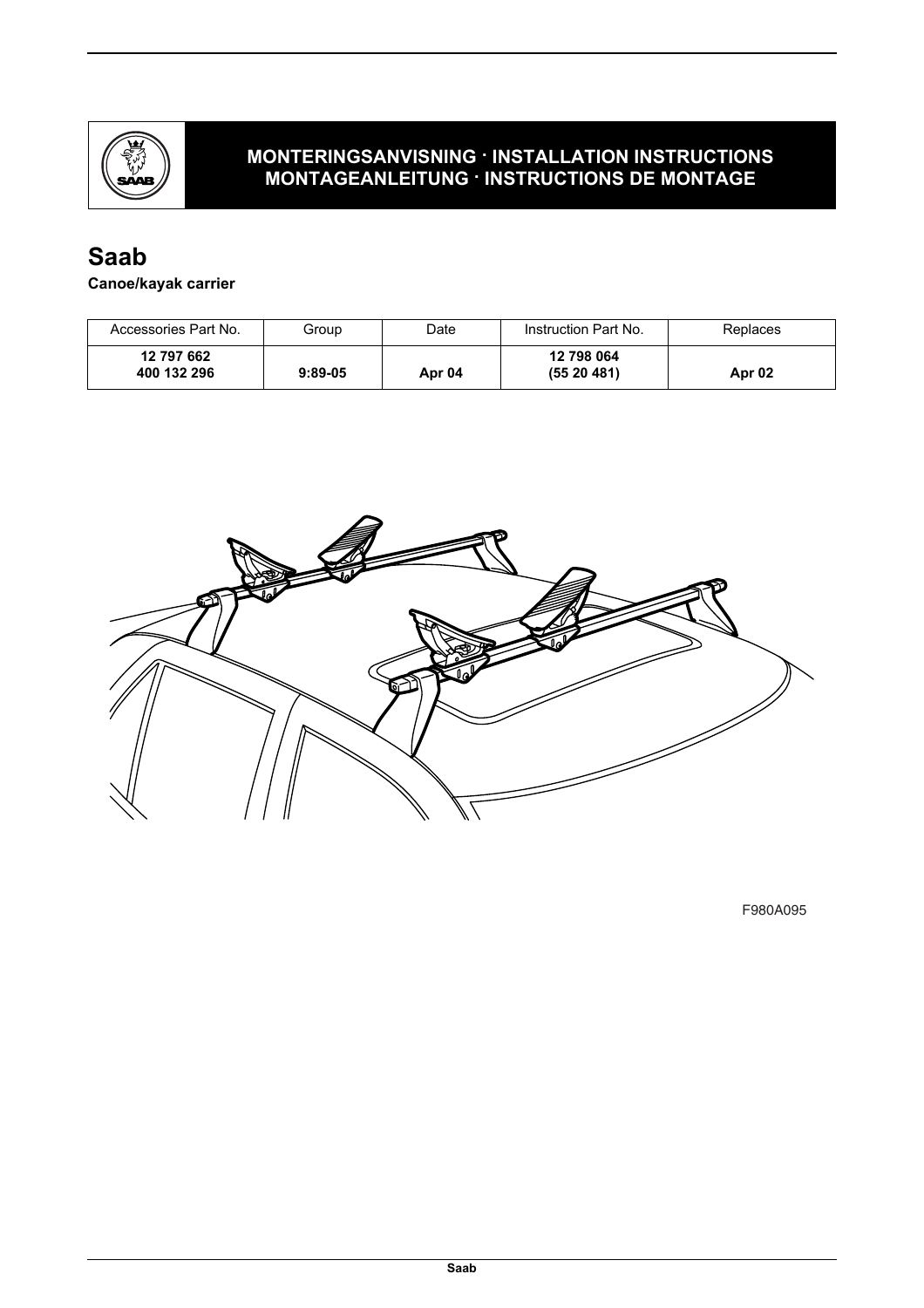#### **Important**

## **WARNING**

Read the installation instructions carefully before using the canoe/kayak carrier. Carefully follow these instructions when fitting the canoe/kayak carrier and keep them in the car for future reference.

Adapt the speed of the car to take into account the change in centre of gravity and aerodynamics caused by the weight and profile of the roof load.

- Do not fit or use the carriers until these installation instructions are fully understood.
- The carriers are constructed for safe transport provided that they have been properly mounted. **Product modifications must not be made**.
- Maximum permitted roof load (including load carrier): See the Owner's Manual for the car and information relating to the load carriers. Canoe/kayak carrier weight 2.5 kg.
- Note that the car's handling characteristics (during strong crosswinds, cornering or braking) are altered while driving with a loaded carrier.
- For safety reasons and to reduce wind resistance, the carriers should be removed when not in use.
- The load carrier should be removed before the car is taken through an automatic car wash.
- Saab Automobile AB is not responsible for damages caused by improperly mounted load carriers or accessories.
- When in doubt, contact your Saab dealer.
- These installation instructions should be stored in the car.

#### **Advice and tips**

- No modifications should be made to the carriers.
- Secure the load so that it cannot loosen or cause damage. Be sure to tie down the load so that it cannot move in any direction. The driver is responsible for ensuring that the load is properly secured.
- Be sure to distribute the load weight equally on the carriers.
- Long objects must be braced or secured to the bumper or the towing eye both front and rear. If the load extends more than 1 m (3.3 ft) to the rear of the car or if it extends over the front of the car, it must be properly marked with warning flags or the like.
- The carriers may only be used for transporting canoes or kayaks.
- Make sure all fasteners are secured before driving off. Stop after a short distance and check all the fasteners.
- Keep the carriers free from dirt and salt and perform regular maintenance.